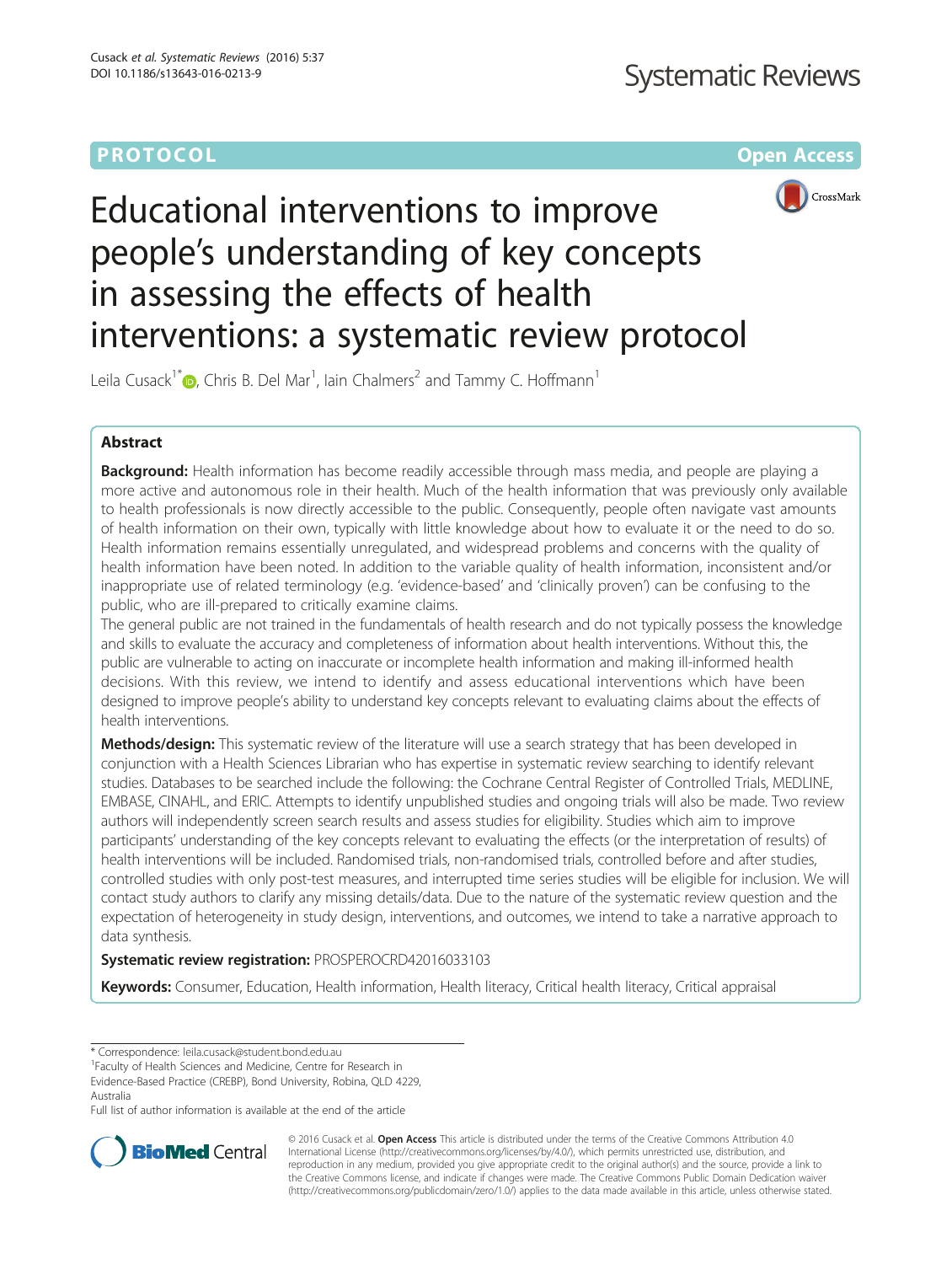# Background

Health information, and misinformation, is readily accessible to people, particularly through mass media and the Internet  $[1-6]$  $[1-6]$  $[1-6]$ . Due to the ease with which large amounts of health information can now be accessed, people are playing a more active and autonomous role in their health [[7\]](#page-6-0). The health information that people access can affect their health decisions and behaviours—for example, from how they maintain their health and cope with a chronic condition to what decisions are made about how to treat an illness or whether to consult a health professional [\[8](#page-6-0), [9\]](#page-6-0).

As well as websites and traditional information sources such as magazines, radio, and television, health information is also available on social media such as Facebook [[10](#page-6-0)], YouTube health channels, and Twitter [[11\]](#page-6-0). Regardless of the type of media, health information remains essentially unregulated and problems and concerns with the quality of health information have been noted [\[2](#page-6-0), [12, 13\]](#page-6-0).

Traditionally, people relied on health professionals as intermediaries between themselves and health information. However, health information that was previously only available to health professionals is now directly accessible to the public. Consequently, people often navigate vast amounts of information on their own, typically with little knowledge about how to evaluate it or the need to do so [\[14\]](#page-6-0).

Health interventions are one of the most commonly researched health topics [\[8](#page-6-0), [9](#page-6-0)], yet the quality of health information is variable [[5\]](#page-6-0). Some interventions are promoted using phrases such as 'evidence-based' and 'clinically proven'. Phrases such as these are intended to convince people of an intervention's effectiveness, and when the claims are not warranted, their use can be misleading. Some of the other complexities that can influence people's decision-making about interventions are that some people tend to rely on anecdotes rather than information derived from research [\[15, 16\]](#page-6-0), some overrate the trustworthiness of the health information they find and most overestimate the benefits and underestimate the harms of interventions [\[17\]](#page-6-0). Belief in false or unsubstantiated claims about interventions may result in people receiving inappropriate interventions that are at best ineffective and at worst harmful, as well as wasting health care resources. Conversely, not believing claims that are based on reliable research evidence about interventions can also cause harm, such as through inappropriate treatments or delays in seeking appropriate health care [[18](#page-7-0)–[21\]](#page-7-0) or choosing ineffective treatments over effective ones [[22](#page-7-0)].

Health information may be misleading, misinterpreted, or leave people confused [\[2,](#page-6-0) [23\]](#page-7-0).

Consumers require skills in assessing the quality of both general health information and information about health interventions and their effectiveness. Without specific education about key concepts relevant to evaluating the effects of health interventions and how to interpret research results, people are, irrespective of their level of education, vulnerable to believing health claims and may make health decisions based upon information that is inaccurate, incomplete, or even harmful [[19, 22](#page-7-0)]. Considering its nature and extensive reach, regulation of health information on the Internet, or other sources, is impossible. However, providing people with knowledge about key concepts in evaluating information about health interventions may assist them to evaluate the accuracy of intervention claims and to make informed decisions. Unlike most health professionals, the general public are typically not trained to evaluate the accuracy and completeness of information about health interventions [[14\]](#page-6-0).

Most of the existing research in the area of helping people to understand health information has focused on the traditional skills associated with health literacy, such as reading, numeracy, and oral literacy. Limitations in these skills can impact upon people's ability to navigate the health system and are associated with poorer outcomes and decreased uptake of provided health services [[24](#page-7-0)]. Previous systematic reviews have examined the effectiveness of related interventions such as teaching online health literacy to the general public [[25](#page-7-0)] and critical appraisal skills to health professionals [[26](#page-7-0)], and a review to assess the effects of educational interventions on critical appraisal abilities in school students is currently underway [[27](#page-7-0)]. Yet, to our knowledge, there is no systematic review of studies of educational interventions designed to improve critical appraisal abilities in the general public. In this review, we will identify, appraise, and synthesise studies that have evaluated educational interventions which cover one or more key concepts in assessing the effects of health intervention concepts in the critical appraisal of health intervention claims.

#### **Objectives**

The objective of this systematic review is to assess the effectiveness of educational interventions designed to improve people's understanding of key concepts (described below) when evaluating claims about the effects of health interventions.

#### Methods

# Eligibility criteria Study designs

Randomised trials, non-randomised trials, controlled before and after studies, controlled studies with only post-test measures, and interrupted time series studies will be eligible for inclusion. As this type of educational intervention is relatively new, we anticipate that there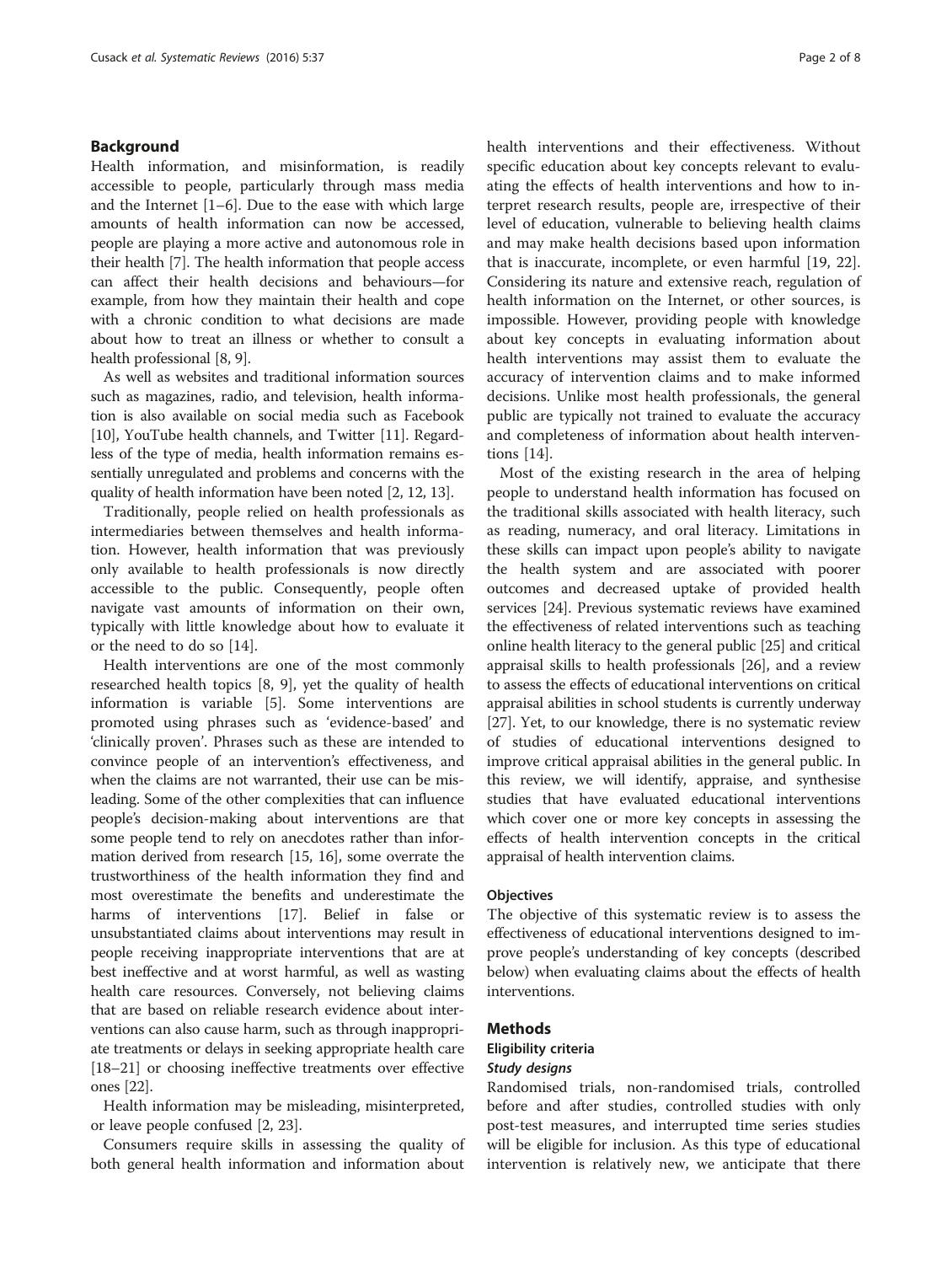will be few randomised trials, but there may be other comparative studies.

#### **Participants**

Studies of educational interventions directed at the following populations will be eligible for inclusion: patients, members of the general public, journalists, and school or university students who are not undertaking health studies. There is no minimum or maximum limit on the age of participants. Studies in which all participants are either tertiary health students and/or health professionals will be excluded from the review, as an educational intervention provided to them on this topic is most likely designed to assist them to perform decision-making with their patients, rather than decision-making regarding their own health.

#### Intervention

Any educational intervention which aims to help the participants understand one or more of the key concepts that are relevant to evaluating the effects of health interventions and/or the interpretation of research results will be eligible. The educational intervention might be focused and only address one concept (such as the rationale for randomisation) or it may address multiple concepts. A list of the key concepts necessary to assess claims of the effects of a treatment will inform the concepts eligible for this review. This concept list has been developed by Austvoll-Dahlgren and colleagues [[24\]](#page-7-0) based on the contents of Testing Treatments [[28\]](#page-7-0), a book written for the public, and consultations with a wide range of commentators. Examples of concepts that may be covered include the following: how and why health research is performed, different kinds of study types and 'evidence', what makes a study valid and reliable, concepts such as the role of chance, the role of randomised trials and systematic reviews, and how to interpret study results. More specific concepts could include the following: PICO questions, randomisation, concealed allocation, equipoise, comparison groups, the role of blinding in outcome assessment, placebos, understanding outcomes (e.g. absolute vs relative risk), and bias and conflicts of interest in research.

This information may either be the focus of the intervention or used as an example/scenario to illustrate broader scientific knowledge (e.g. causation vs association). The examples/scenarios used must be within the context of health information or claims, health conditions, the human body, and/or conventional, complementary, or alternative medical treatments to be eligible. There will be no restriction on other characteristics of the educational interventions, such as the mode of delivery (e.g. face-toface or remotely, by the internet or written materials), whether the intervention was delivered in a group or oneto-one, the intensity and duration of the intervention (such as one session or multiple sessions), and whether it is provided using didactic or interactive methods.

#### **Comparators**

There will be no restriction on the comparator used in eligible studies. For example, this may include no intervention, an 'attention control' intervention, or an educational intervention that covers different topics.

# **Outcomes**

Primary outcomes will include any measures that evaluate knowledge or understanding of concepts relevant to evaluating the effects of, or claims about, health interventions. Secondary outcomes will be any measures of application of the knowledge taught, through demonstrations of relevant skills, behaviours, and attitudes, as well as satisfaction with the intervention.

# Timing

There will be no specific eligibility criteria for inclusion based on when post-intervention outcomes are measured.

#### **Setting**

There will be no restrictions by type of setting.

### Language

There will be no language restrictions in our search strategy. We will attempt to translate potentially eligible non-English articles via Google Translate or by a native speaker of the language of the article. In the event that an article is eligible but unable to be satisfactorily translated, we will present the title and author details in a supplementary appendix.

#### Information sources Electronic databases

Search strategies will be developed using appropriate Medical Subject Headings (MeSH) and text words. We will search the following electronic databases:

- The Cochrane Central Register of Controlled Trials (CENTRAL The Cochrane Library, Issue 10 of 12, October 2015)
- Cochrane Consumers and Communication Review Group Specialised Register (accessed November 2015)
- MEDLINE (OvidSP) (1946 to November 2015)
- Embase.com (1966 to November 2015)
- CINAHL (1982 to November 2015)
- Web of Science Core Collection (1900 to November 2015)
- ERIC (1990 to November 2015)
- Searches of the International Clinical Trials Register (ICTRP) Search Portal and ClinicalTrials.gov will be conducted to identify trials that are ongoing (present).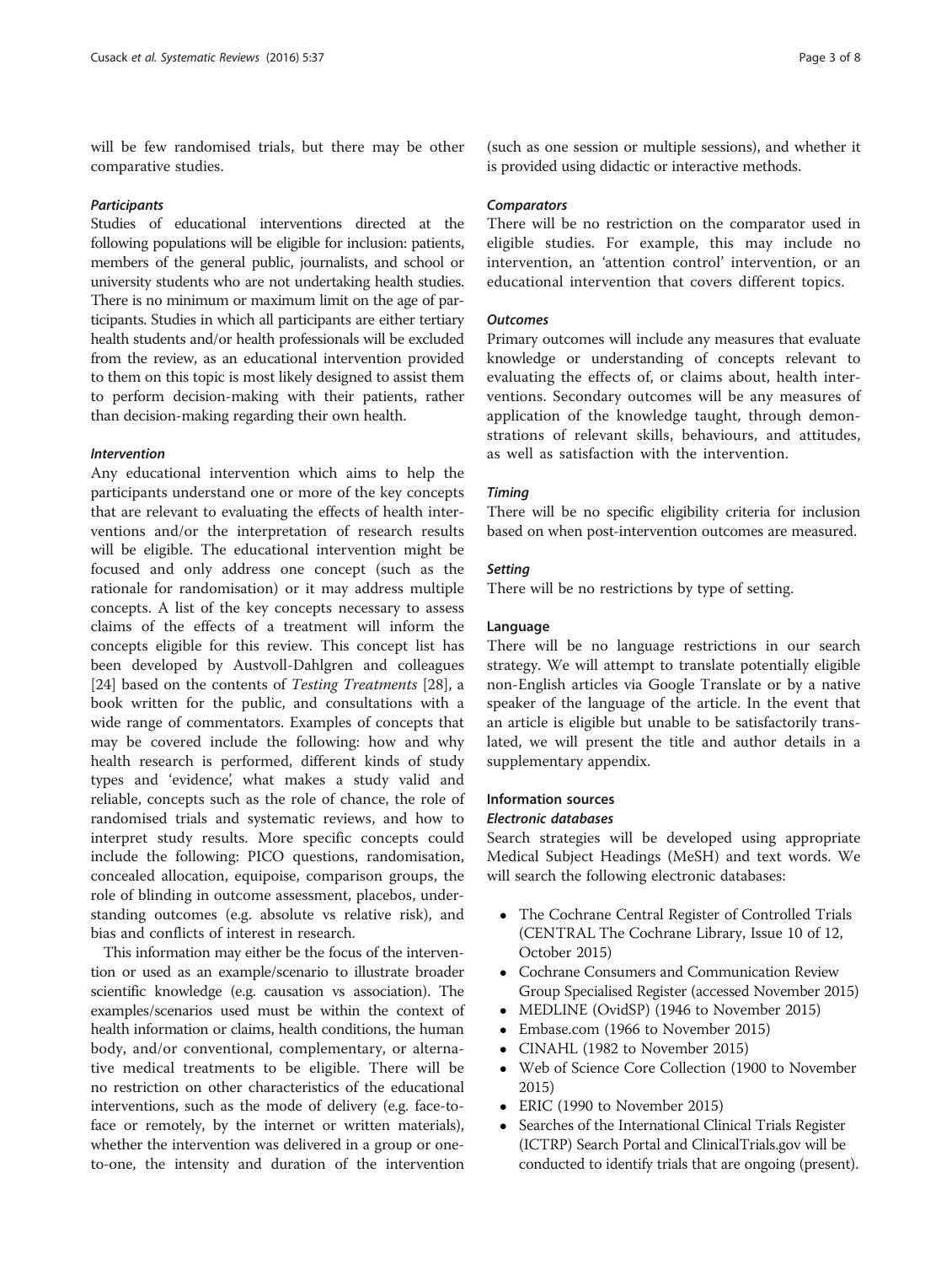# Other resources

Sources of grey literature that will be searched are as follows:

Relevant organisations, such as the following:

- Health Literacy Europe (healthliteracyeurope.net)
- Health Literacy UK (healthliteracy.org.uk)
- Health Literacy Research Network (healthliteracy.net.au)

Relevant theses and dissertations, via the following:

- National Library of Australia's Trove service (<http://trove.nla.gov.au/>)
- Networked Digital Library of Theses and Dissertations (<http://www.ndltd.org/>)
- ProQuest Digital Dissertations and Theses [\(http://](http://www.proquest.com/products-services/pqdt.html) [www.proquest.com/products-services/pqdt.html](http://www.proquest.com/products-services/pqdt.html))

We will perform forward and backward citation searching of eligible studies. We will attempt to locate unpublished studies by contacting published authors in the field and asking if they are aware of ongoing and unpublished studies.

### Search strategy

No date or language limits will be imposed on the search.

The specific search strategies were created by a Health Sciences Librarian with expertise in systematic review searching. The MEDLINE (OvidSP) strategy (shown in the [Appendix](#page-5-0)) will be adapted for the other databases

# Study records

# Data management

All search results will be merged into the reference management software EndNote, and duplicate records of the same report will be removed using the Centre for Research in Evidence-Based Practice Systematic Review Assistant 'deduplication tool' [\[29](#page-7-0)].

# Selection process

Two researchers will independently assess the eligibility of studies by screening titles and abstracts for potential inclusion according to predefined selection criteria. Studies judged to be potentially relevant will be retrieved in full text for further analysis. Any disagreements in judgement will be resolved by discussion to reach a consensus or, if this is not possible, with a third review author until consensus is reached. If further information about the study is required in order to make a decision about its eligibility, an attempt will be made to contact the study corresponding author(s). If a response is not received after three reminders are sent and/or after attempting to contact another author of the paper with

no response, the study will be excluded. We will also provide citation details and any available information about ongoing studies.

# Data collection process

Two review authors (LC and TH) will extract data independently from included studies. Where necessary, study authors will be contacted to provide additional information about the study method or results. All extracted data will be entered into Review Manager (RevMan 2012) by one review author (LC) and will be checked independently by a second review author (TH) for accuracy against the data extraction sheets. Any discrepancies will be resolved by discussion, or through consultation with a third author (CDM), until consensus is reached.

# Data items

Where possible, extracted data will include study details, demographic, methodology, intervention and comparison details, and all relevant outcomes and results:

Study details: aim, design, funding sources Participants: recruitment, inclusion/exclusion criteria, geographic location, total numbers (including those excluded, withdrawn, or lost to follow-up), age, gender, ethnicity, health problems, educational attainment, and socioeconomic status.

Intervention: theoretical basis, aim, content, method of delivery and other format details, where intervention was provided, details of materials used in the intervention and if/where they can be accessed, duration and schedule of intervention, details of those who provided the intervention, and intervention fidelity (including any monitoring of this throughout the study).

Control: details of the control condition and, if an 'active comparator', details of it as per the elements recorded for the experimental intervention. Outcomes: primary and secondary measures, methods used to collect outcome data, validity and reliability of outcome measures, methods of follow-up for nonrespondents, and timing of outcome assessment Results: data (descriptive statistics and summary results) for each eligible outcome measure.

# Outcomes and prioritisation

Primary outcomes will demonstrate an understanding of the knowledge taught and will include any measures that evaluate knowledge or understanding of concepts relevant to evaluating the effects of, or claims about, health interventions. For example, this may include the following:

– Understanding the need for critical appraisal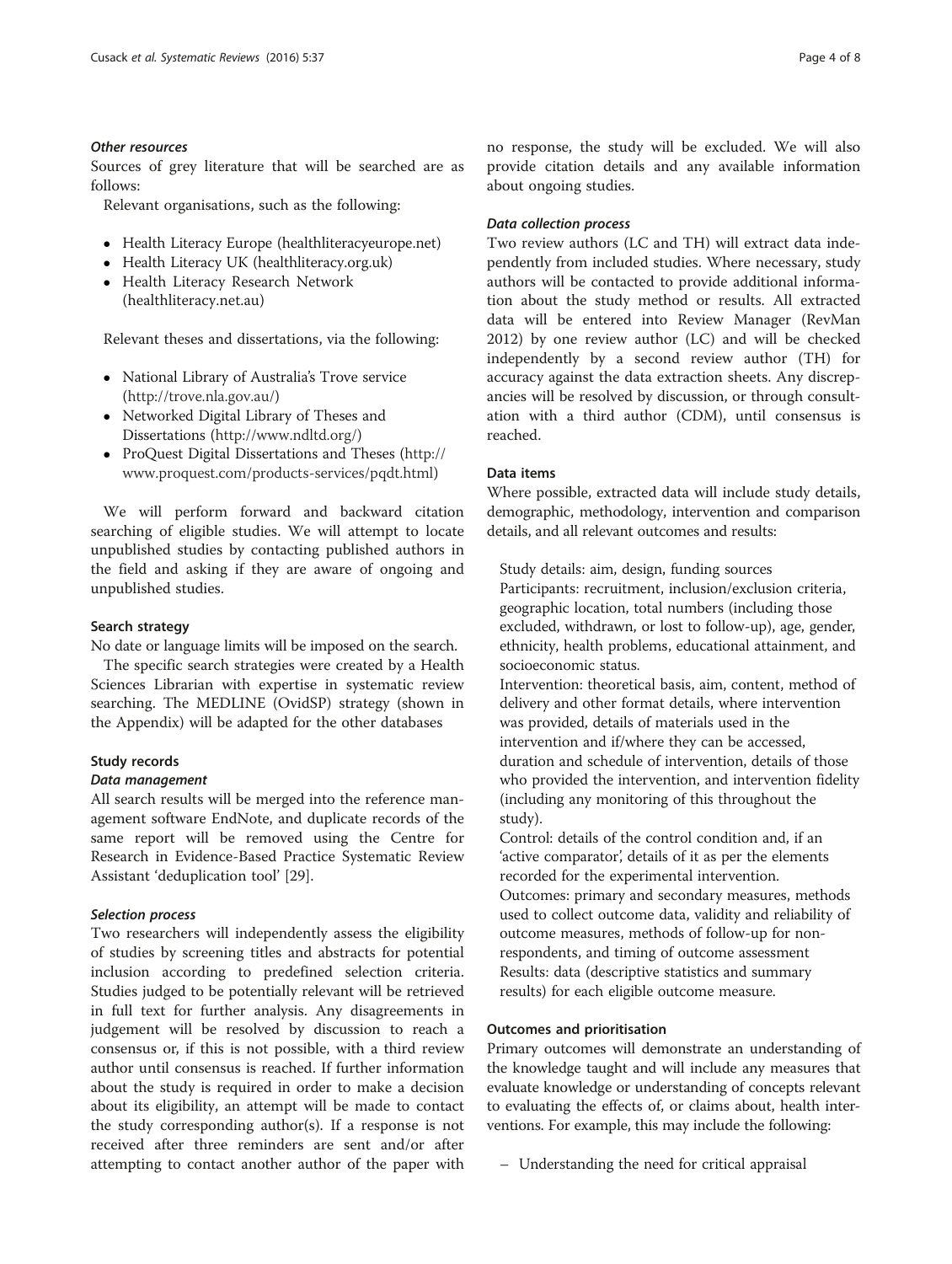- Recognising the need to consider all relevant and reliable evidence
- Understanding concepts that underpin health intervention research (such as randomisation and causation)
- Recognising the need for systematic reviews, preferably of randomised trials
- Understanding the role of chance and understanding the results of trials and systematic reviews and
- Judging whether a trial or systematic review is relevant

Secondary outcomes will demonstrate an application of the knowledge taught and will include any measures of the following:

- Confidence in applying any of the knowledge concepts, for example, this might be demonstrated through rating the quality of health information and intervention claims in academic or non-academic sources (such as media stories, advertisements, and websites)
- Behaviours (actual or hypothetical) related to making decisions about health interventions, such as whether to have a particular intervention
- Attitudes towards the need for critically appraising health information and intervention claims and
- Attitudes towards, satisfaction with, or completion of the intervention

Due to the nature of this review, we expect variety in the types of outcome measures used. For example, the knowledge outcome may be assessed through multiple choice questions or written responses to scenarios. The timing of when the measures are administered is also likely to vary between studies. For example, some outcomes may be assessed pre- and post-intervention and others at only post-intervention. These variations are likely to limit pooling of data and restrict synthesis to a narrative summary.

# Risk of bias in included studies

To assess and report on the possible methodological risk of bias of included studies, ACROBAT-NRSI (A Cochrane Risk Of Bias Assessment Tool: for Non-Randomized Studies of Interventions) guidelines [\[30\]](#page-7-0) will be used. These guidelines are a modified version of the Cochrane risk of bias tool [[31](#page-7-0)] and are specifically designed for nonrandomised studies of interventions. The topics will include the following: sequence generation, allocation concealment, blinding, incomplete outcome data (e.g. dropouts and withdrawals), selective outcome reporting, and other areas of bias. For each domain in the tool, the procedures undertaken for each study will be described. Each study will be rated as 'high risk' or 'low risk' of bias

based on a judgement of the gathered information. If there is insufficient detail reported in the study, the risk of bias will be classified as 'unclear' and the original study investigators will be contacted for more information. These judgements will be made independently by two review authors (LC and TH) based on the criteria for judging the risk of bias [[32](#page-7-0)]. Disagreements will be resolved by discussion or, if necessary, through arbitration with a third author.

# Data synthesis

Where studies are sufficiently homogeneous in terms of design and comparator, we will conduct meta-analyses using a random-effects model. However, due to the nature of this study (with expected substantial heterogeneity detected across included studies, in relation to study design, intervention design and type, and outcomes), it is anticipated that the results will not be conducive for a meta-analysis. With the expectation of heterogeneic results, we intend to tabulate results and present an appropriately clustered descriptive synthesis of the eligible studies.

In studies which compare more than one intervention, each will be compared separately to no intervention/ control and also with one another.

#### Dealing with missing data

Attempts will be made to contact study authors to obtain any missing data (e.g. participant, intervention, or outcome details). Analyses will be conducted (where possible) on an intention-to-treat basis; alternatively, data will be analysed as reported. Losses to follow-up will be reported and assessed as a potential source of bias.

### Assessment of heterogeneity

Where studies are considered appropriately similar (based upon populations, interventions, and outcomes) to allow pooling of data using meta-analysis, the degree of heterogeneity will be assessed by visual inspection of forest plots and also by the Chi<sup>2</sup> test for heterogeneity. Heterogeneity will be quantified using the  $I^2$  statistic.<br>The  $I^2$  value (with 50 % or more representing substantial) The  $I^2$  value (with 50 % or more representing substantial<br>levels of beterogeneity) will be interpreted in light of the levels of heterogeneity) will be interpreted in light of the size and direction of effects and the strength of the evidence for heterogeneity, based on the P value from the Chi<sup>2</sup> test [\[33](#page-7-0)].

# Sensitivity analysis

If there is a sufficient number of studies, we will conduct a sensitivity analysis as appropriate (for example, results from randomised trials vs results from other study designs).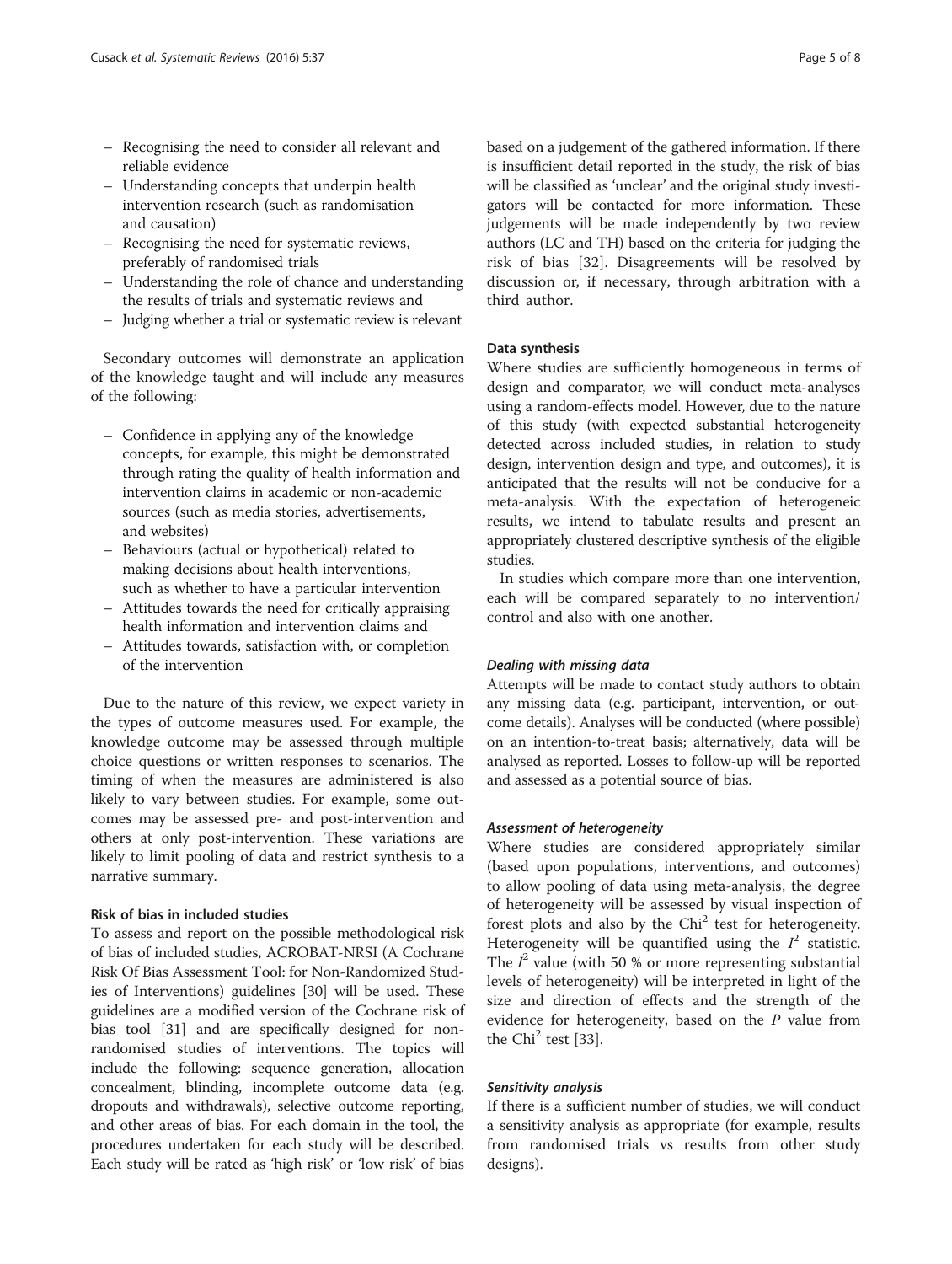# <span id="page-5-0"></span>Assessment of meta-bias(es)

Reporting bias will be assessed qualitatively based upon the characteristics of the included studies (e.g. if only small studies that indicate positive findings are identified for inclusion) and also based upon the information that we obtain from experts and authors which suggests that relevant studies exist yet remain unpublished. If a sufficient number studies (at least 10) are identified for inclusion in the review, we will construct a funnel plot to examine small study effects, which may demonstrate the presence of publication bias. Funnel plot asymmetry will be tested formally, with the selection of test based on the advice in Higgins and Green [[33\]](#page-7-0), remaining mindful of the fact that there may be several reasons for funnel plot asymmetry when interpreting the results.

# Strength of evidence: confidence in cumulative estimate

Where possible, the quality of the evidence will be assessed and reported using the Grading of Recommendations Assessment, Development and Evaluation (GRADE) working group methodology. The quality of evidence will be assessed across the domains of risk of bias, consistency, directness, precision, and publication bias. Quality will be considered either as high (further research is very unlikely to change our confidence in the estimate of effect), moderate (further is likely to have an important impact on our confidence in the estimate of effect and may change the estimate), low (further research is very likely to have an important impact on our confidence in the estimate of effect and is likely to change the estimate), or very low (very uncertain about the estimate of effect). Two authors (LC and TH) will independently assess the quality of the evidence as implemented and described in the GRADEprofiler (GRADEpro) software.

# **Discussion**

As people seek health information more actively and independently, knowledge about the key concepts that should be considered when evaluating claims about the effects of health interventions may assist people to make appropriately informed decisions. An understanding of the effects of existing interventions that aim to provide this type of education will be useful in informing the development of future educational interventions. Additionally, if few eligible studies are identified, this review will draw attention to an important area that requires further research effort.

# Presenting and reporting of results

This protocol follows the Preferred Reporting Items for Systematic Review and Meta-Analysis Protocols (PRISMA-P) 2015 Statement [[34\]](#page-7-0). We will present the results of this review according to the Preferred Reporting Items for Systematic Reviews and Meta-Analyses (PRISMA) guidelines, using a flow diagram to report the identification and selection of studies. The relevant outcomes and characteristics of each study will be reported in summary tables. Where statistical pooling is not possible, the findings will be alternatively presented in narrative form including tables and figures to aid in data presentation where appropriate.

#### Interpretation of findings

The results of the review will be discussed in the context of the quality of the evidence, the limitations of the review, and the strengths of findings as well as their implications for current practice and future research directions.

# **Appendix**

#### Medline search (Ovid interface)

exp Persons/OR exp Patients/OR (People OR Patient OR Patients OR People OR Schoolchildren OR Student OR Students OR Public OR Consumer OR Consumers OR Participant OR Participants).tw.

# AND

exp Health Education/OR exp Teaching/OR Education.tw. OR Educational.tw. OR Teaching.tw. OR Taught.tw. OR Train.tw. OR Trained.tw. OR Training.tw. OR Workshop.tw. OR Workshops.tw.

# AND

((exp Evidence-Based practice/OR exp Information literacy/) AND (Understand OR Understanding OR Competency OR Competencies OR Appraise OR Appraisal OR Skill OR Skills OR Evaluate OR Evaluation OR Knowledge).tw.

# OR

(Evidence based OR Evidence-based OR Critical OR Critically OR Health risk OR Health risks OR Randomisation OR Randomization OR Control group OR Comparison group OR Health information OR Health literacy OR Health information OR Healthcare information OR Medical information OR Health advice OR Healthcare advice OR Medical advice OR Health research OR Healthcare research or Medical research OR Statistics OR Controlled trial OR Controlled trial OR Clinical trial OR Clinical trials OR RCT OR RCTs OR Systematic review OR Systematic reviews).tw. adj2 (Understand OR Understanding OR Competency OR Competencies OR Appraise OR Appraisal OR Skill OR Skills OR Knowledge OR Evaluate OR Evaluating OR Evaluation OR Assess OR Assessing OR Think OR Thinking).tw.)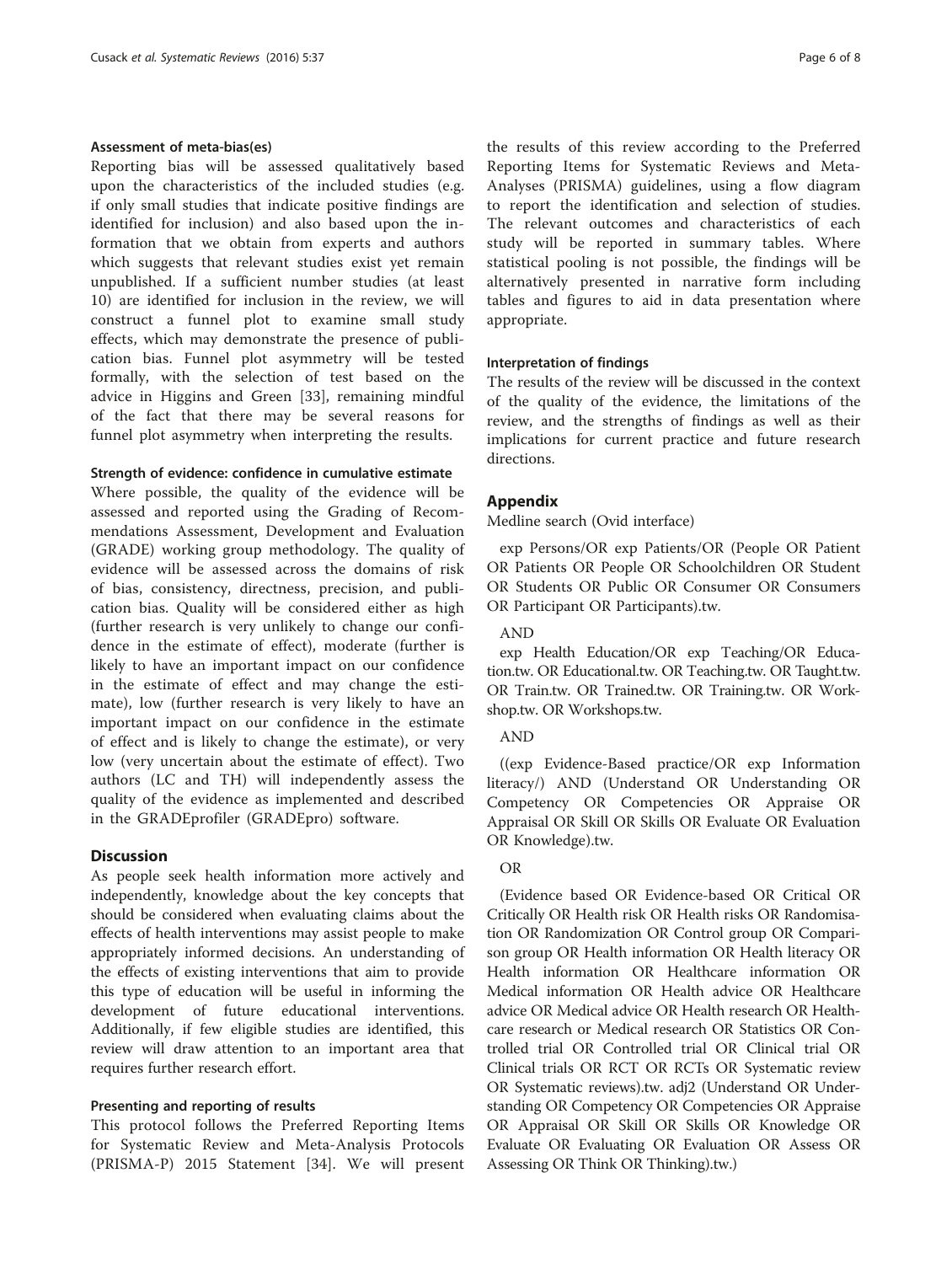### <span id="page-6-0"></span>AND

(Randomized Controlled Trial or Controlled Clinical Trial or Multicenter Study).pt. or exp Epidemiologic Studies/or Program Evaluation/or Pilot Projects/or (Randomised or Randomized or Randomise or Randomize or Randomly or Random allocation).tw. OR ((Group OR Groups) adj2 (random\* or between or control or intervention)).ab. OR Controlled trial.tw. or (intervention\* or controlled or control group or compare or comparison\* or compared or ((prospectiv\* or crossover) adj2 (study or studies or design)) or (before adj2 after) or (pre adj2 post) or pretest or pre test or posttest or post test or quasiexperiment\* or time series or quasi experiment\* or evaluat\* OR effectiveness or impact or time series or time point? or repeated measur\*).tw. or Observational.tw. or Observe.tw. or Observation.tw. or Observing.tw. or Survey.tw. or Surveys.tw. or Surveyed.tw. OR Interviews.tw. OR Comparison.tw.

# NOT

exp Health Personnel/OR exp Education, Professional/ OR exp Students, Health Occupations/

OR

Review.pt. OR Meta Analysis.pt. OR News.pt. OR Comment.pt. OR Editorial.pt. OR Letter.pt. OR cochrane database of systematic reviews.jn. OR comment on.cm. OR (systematic review or literature review).ti.

NOT

# exp Animals/not (exp Animals/and Humans/).

#### Abbreviations

ACROBAT-NRSI: A Cochrane Risk Of Bias Assessment Tool: for Non-Randomized Studies of Interventions; GRADE: Grading of Recommendations Assessment, Development and Evaluation; GRADEpro: GRADEprofiler; ICTRP: International Clinical Trials Register; MeSH: Medical Subject Headings; PRISMA: Preferred Reporting Items for Systematic Reviews and Meta-Analyses; PRISMA-P: Preferred Reporting Items for Systematic Review and Meta-Analysis Protocols; RevMan: Review Manager.

#### Competing interests

The authors declare that they have no competing interests.

#### Authors' contributions

LC is the guarantor. All authors contributed to the conception and design of the study. LC drafted the manuscript while TCH provided overall guidance. TCH, CDM, and IC commented on drafts of the protocol and added subject-specific expertise. All authors read the final draft of the manuscript and provided feedback. All authors read and approved the final manuscript.

#### Authors' information

LC—MBBS, BSc, PhD candidate.

CDM—MD, Professor of Public Health, Centre for Research in Evidence-Based Practice, Bond University, Australia.

IC—Co-ordinator, James Lind Initiative, Oxford, UK.

TCH—PhD, Professor of Clinical Epidemiology, Centre for Research in Evidence-Based Practice, Bond University, Australia.

#### Acknowledgements

There is no funding provided to do this systematic review. One author, IC, acknowledges The National Institute of Health Research as a source of funding support (not related to this project) via the James Lind Initiative, UK. We wish to thank Justin Clark for his vital role in the development of the search strategies, Sandy Oliver for some much appreciated feedback, and also Andy Oxman and Astrid Austvoll-Dahlgren for their valued contributions to the project.

#### Author details

1 Faculty of Health Sciences and Medicine, Centre for Research in Evidence-Based Practice (CREBP), Bond University, Robina, QLD 4229, Australia. <sup>2</sup> James Lind Initiative, Oxford, UK

Received: 20 January 2016 Accepted: 17 February 2016 Published online: 25 February 2016

#### References

- 1. Brann M, Anderson JG. E-medicine and health care consumers: recognizing current problems and possible resolutions for a safer environment. Heal Care Anal. 2002;10:403–15. doi:[10.1023/A:1023483327756](http://dx.doi.org/10.1023/A:1023483327756).
- 2. Cline RJ, Haynes KM. Consumer health information seeking on the Internet: the state of the art. Health Educ Res. 2001;16:671–92. doi[:10.1093/her/16.6.671.](http://dx.doi.org/10.1093/her/16.6.671)
- 3. Dunne SS, Cummins NM, Hannigan A, Shannon B, Dunne C, Cullen W. Generic medicines: an evaluation of the accuracy and accessibility of information available on the internet. BMC Med Inform Decis Mak. 2013;13:115. doi[:10.1186/1472-6947-13-115](http://dx.doi.org/10.1186/1472-6947-13-115).
- 4. Eysenbach G, Diepgen TL. The role of e-health and consumer health informatics for evidence-based patient choice in the 21st century. Clin Dermatol. 2001;19:11–7. doi:[10.1016/S0738-081X\(00\)00202-9](http://dx.doi.org/10.1016/S0738-081X(00)00202-9).
- 5. Eysenbach G, Powell J, Kuss O, Sa E-R. Empirical studies assessing the quality of health information for consumers on the world wide web: a systematic review. JAMA. 2002;287:2691–700. doi:[10.1001/jama.287.20.2691.](http://dx.doi.org/10.1001/jama.287.20.2691)
- 6. Fahy E, Hardikar R, Fox A, Mackay S, Health E. Quality of patient health information on the internet: reviewing a complex and evolving landscape What this study adds. Australas Med J. 2014;7:24–8. doi[:10.4066/AMJ.2014.1900](http://dx.doi.org/10.4066/AMJ.2014.1900).
- 7. Kummervold PE, Chronaki CE, Lausen B, Prokosch HU, Rasmussen J, Santana S, et al. eHealth trends in Europe 2005–2007: a population-based survey. J Med Internet Res. 2008;10:1–15. doi:[10.2196/jmir.1023.](http://dx.doi.org/10.2196/jmir.1023)
- 8. Fox S, Rainie L. Vital decisions: How Internet users decide what information to trust when they or their loved ones are sick 2002:1–43. [http://www.](http://www.pewinternet.org/files/old-media//Files/Reports/2002/PIP_Vital_Decisions_May2002.pdf.pdf) [pewinternet.org/files/old-media//Files/Reports/2002/PIP\\_Vital\\_Decisions\\_](http://www.pewinternet.org/files/old-media//Files/Reports/2002/PIP_Vital_Decisions_May2002.pdf.pdf) [May2002.pdf.pdf.](http://www.pewinternet.org/files/old-media//Files/Reports/2002/PIP_Vital_Decisions_May2002.pdf.pdf) Accessed May 19, 2015.
- 9. Fox S, Duggan M. Health online 2013. Health (Irvine Calif) 2013:1–55. [http://www.pewinternet.org/~/media/Files/Reports/PIP\\_HealthOnline.pdf.](http://www.pewinternet.org/~/media/Files/Reports/PIP_HealthOnline.pdf) Accessed March 31, 2015.
- 10. Hale TM, Pathipati AS, Zan S, Jethwani K. Representation of health conditions on Facebook: content analysis and evaluation of user engagement. J Med Internet Res. 2014;16:e182. doi:[10.2196/jmir.3275](http://dx.doi.org/10.2196/jmir.3275).
- 11. Donelle L, Booth RG. Health tweets: an exploration of health promotion on twitter. Online J Issues Nurs. 2012;17:4. doi:[10.3912/OJIN.Vol17No03Man04](http://dx.doi.org/10.3912/OJIN.Vol17No03Man04).
- 12. Egilman D, Druar NM. Spin your science into gold: direct to consumer marketing within social media platforms. Work. 2012;41:4494–502. doi[:10.3233/WOR-2012-0751-4494](http://dx.doi.org/10.3233/WOR-2012-0751-4494).
- 13. Huh J, Delorme D, Reid L. Media credibility and informativeness of direct-toconsumer prescription drug advertising. Health Mark Q. 2008;31:27–61. doi[:10.1300/J026v21n03](http://dx.doi.org/10.1300/J026v21n03).
- 14. Sonnenberg FA. Health information on the Internet. Opportunities and pitfalls. Arch Intern Med. 1997;157:151–2. doi[:10.1001/archinte.1997.](http://dx.doi.org/10.1001/archinte.1997.00440230013002) [00440230013002](http://dx.doi.org/10.1001/archinte.1997.00440230013002).
- 15. Eysenbach G, Köhler C. How do consumers search for and appraise health information on the world wide web? Qualitative study using focus groups, usability tests, and in-depth interviews. BMJ. 2002;324:573–7. doi[:10.1136/bmj.324.7337.573.](http://dx.doi.org/10.1136/bmj.324.7337.573)
- 16. Verhoef MJ, Mulkins A, Carlson LE, Hilsden RJ, Kania A. Assessing the role of evidence in patients' evaluation of complementary therapies: a quality study. Integr Cancer Ther. 2007;6:345–53. doi:[10.1177/1534735407309482](http://dx.doi.org/10.1177/1534735407309482).
- 17. Hoffmann TC, Del Mar C. Patients' expectations of the benefits and harms of treatments, screening, and tests. JAMA Intern Med. 2015;175:274. doi[:10.1001/jamainternmed.2014.6016](http://dx.doi.org/10.1001/jamainternmed.2014.6016).